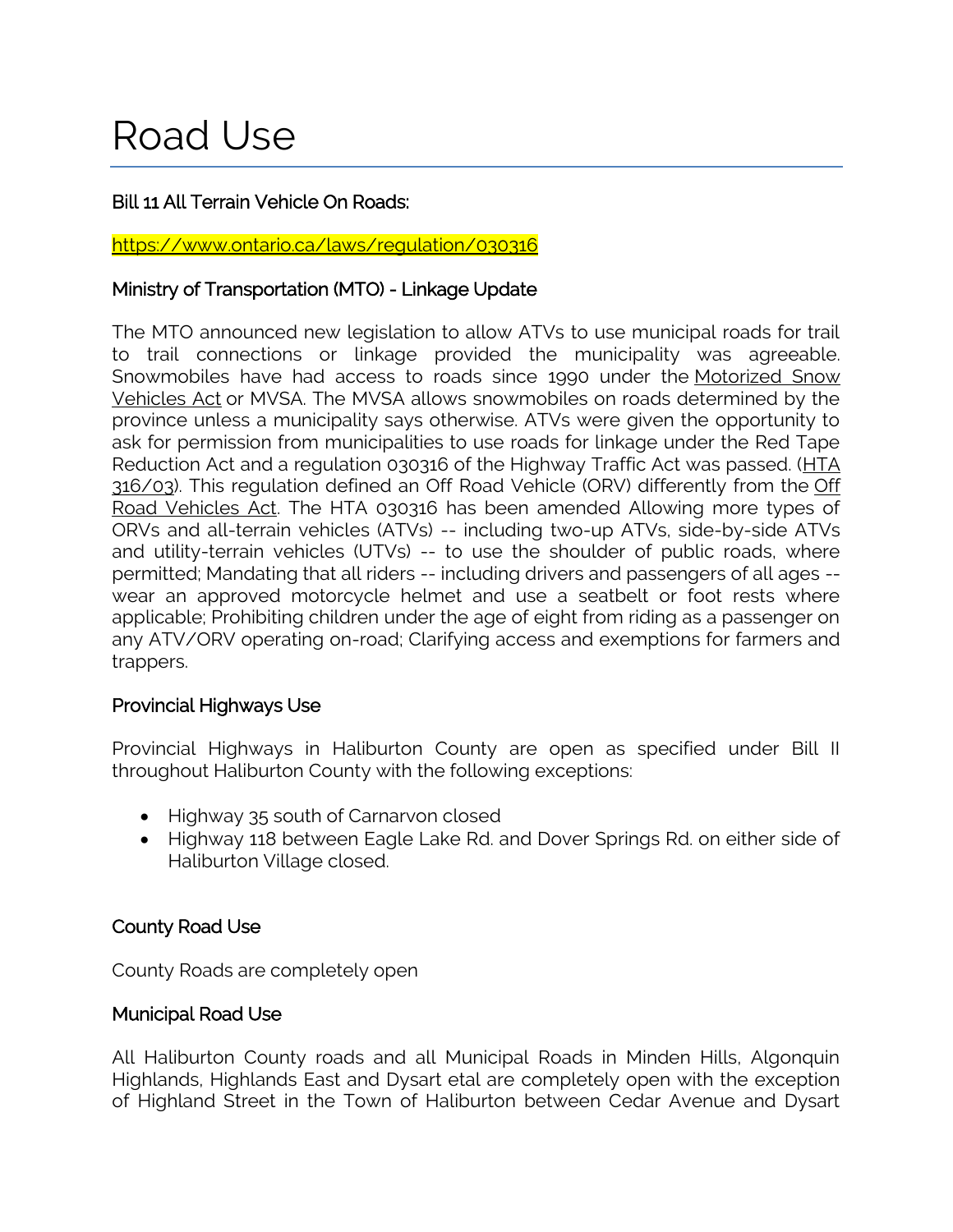Avenue.

In Minden Village the roads are open but please stick to the main thoroughfare as indicated on our map insert to avoid residential complaints.

## ATV Definition For Insurance Purposes

- has four wheels, the tires of all which are in contact with the ground
- tires are low pressure "balloon" style tires
- has steering handlebars
- has seat designed to be "straddled" by the driver
- must weigh 450 kilos or less
- overall width not greater than 1.35 metres excluding mirrors
- atv must not be modified to reduce it's effectiveness and must operate properly without missing parts
- $\bullet$  equipped with service brake & parking brake mechanism
- one or two white headlamps on front and one or two red tail lights on rear
- atv's manufactured after January 1/98 must have red stop lamp(s) incorporated as part of rear light or as a separate lamp
- one yellow reflector on each side of atv front
- one red reflector on each side of atv rear
- one or two red reflectors at back rear
- no obstructions to drivers view

This definition above is consistent with the Ontario Highway Traffic Act however for insurance purposes we would also include in our policy "two up" straddled atv's and side X side ORV's currently produced as ATV brands.

## Declaration on "Two Up" Riding

ATV's may be ridden "two up" on designated trails and private lands, on Highways they must be factory manufactured to comply with the revised regulations, ATV's with an aftermarket 2nd seat are not considered a 2up and are not legal on any highway, they are permitted on our trails. They must be operated with extreme caution as this modification alters to design of the machine and serious injuries came occur.

#### Declaration on Age of Use

All HATVA members must be 12 years of age or older to qualify for membership. It is recognized that the Off Road Act allows participation of children under 12 while being supervised by an adult parent or guardian however riders under 12 cannot become members according to HATVA bylaws. HATVA never condones riders or passengers on open roadways (highways) that do not conform with regulation HTA #316 pertaining to highway use including the requirements of drivers license, atv insurance, atv plating etc.